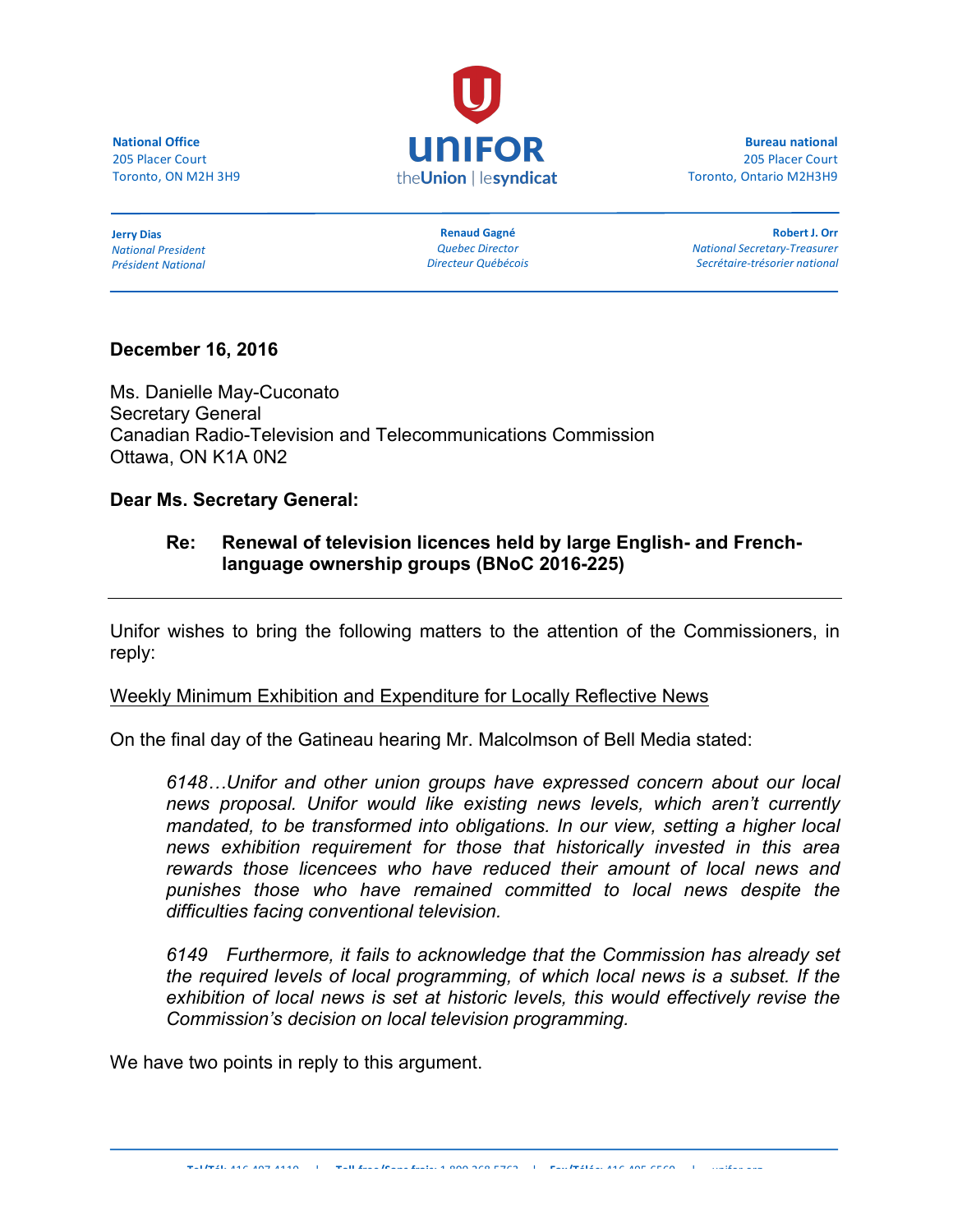First, we question why Mr. Malcolmson would describe setting higher local news exhibitions as "punishment" unless Bell Media seeks to preserve room for future cuts to the exhibition of local news.

In this connection, Unifor has previously pointed out to the Commission that the "6 and 3" minimum standards jointly proposed by the broadcasters are aimed *far below* the actual exhibition of locally reflective news by Bell Media CTV and Corus Global News. To illustrate this point, we have updated the chart from our intervention submission using the news segment data filed by the broadcasters in response to exhibit 1, attached to this letter as appendix A.

Second, Mr. Malcolmson continues to portray the local programming minimums as 100% of local programming, of which local news is a subset. But of course the "14 and 7" minimums do not reflect anything *close* to actual local programming. Accordingly, those regulatory figures are relevant only as regulatory ceilings for local news exhibition.

In this regard, there is a great deal of available space in which the Commission may set minimums for local news in between "6 and  $3^{1}$ " and "14 and 7." <sup>2</sup> Unifor advocates those minimums should be set at 100% of each broadcaster's actual news exhibition, or some reasonable figure just below. Otherwise it will be Canadian audiences who will be "punished."

As Unifor stated during questioning by the Commission, there is no regulatory logic to setting slack standards for weekly news exhibition *and* non-binding expectations on local presence. That would mean there are relaxed standards for both quantity *and*  quality of local news exhibition. It would be difficult to reconcile that regulatory approach with the following statement from the Commission in BRP 2016-224:

*"As custodians of the television system, broadcasters have a special obligation to ensure that the system reflects our identity, contributes to our democracy and enhances our safety and security. Local news, information and analysis produced and distributed through the broadcasting system are of central importance to meeting these objectives of the Act and remain important today - not only as an expression of journalistic independence and a reflection of Canadians' right to freedom of expression, but also as a key part of the Canadian democratic system and trust that Canadians place in it. Broadcasters have a duty to ensure that news reporting and analysis continues to be properly funded so that Canadians, as citizens, understand events occurring around them every day."*

 

 $1$  The "3" figure would have been "3.15" if the broadcasters had not rounded down the figure they calculated as 60% of local programming time.

<sup>&</sup>lt;sup>2</sup> 10 and 5.25 hours when measured in segment minutes